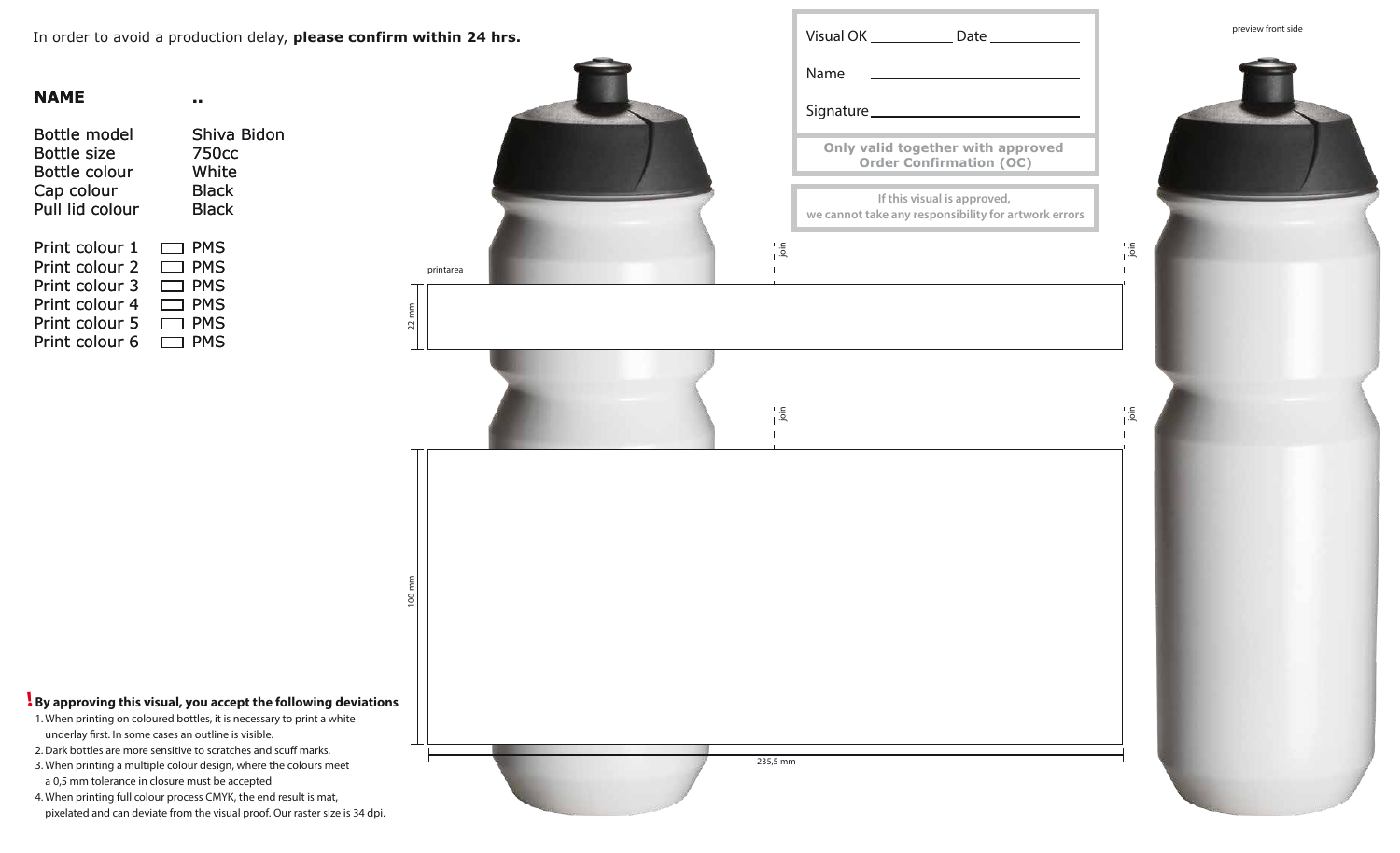Bottle model Bottle size Bottle colour Cap colour Pull lid colour Print colour 1 Print colour 2 Print colour 3 Print colour 4 Print colour 5 Print colour 6 750cc Transparent Black **Black**  $\Box$  PMS  $\Box$  PMS  $\Box$  PMS  $\Box$  PMS  $\Box$  PMS **D** PMS

#### **NAME**

**..**

The bio logo is optional, please ask us if you want us to add it as part of your design**Bio Bottle Bio Bottle Biodegradable** Biodegradable



#### **By approving this visual, you accept the following deviations !**

- 1. When printing on coloured bottles, it is necessary to print a white underlay first. In some cases an outline is visible.
- 2. Dark bottles are more sensitive to scratches and scuff marks.
- 3. When printing a multiple colour design, where the colours meet a 0,5 mm tolerance in closure must be accepted
- 4. When printing full colour process CMYK, the end result is mat, pixelated and can deviate from the visual proof. Our raster size is 34 dpi.



100 mm



 $\frac{1}{1}$ . $\frac{5}{1}$ 

|               | Visual OK ____                                  |
|---------------|-------------------------------------------------|
|               | Name                                            |
|               | Signature <sub>__________</sub>                 |
|               | Only valid together<br><b>Order Confirm</b>     |
|               | If this visual is<br>we cannot take any respons |
| $\frac{1}{2}$ |                                                 |
|               |                                                 |
|               |                                                 |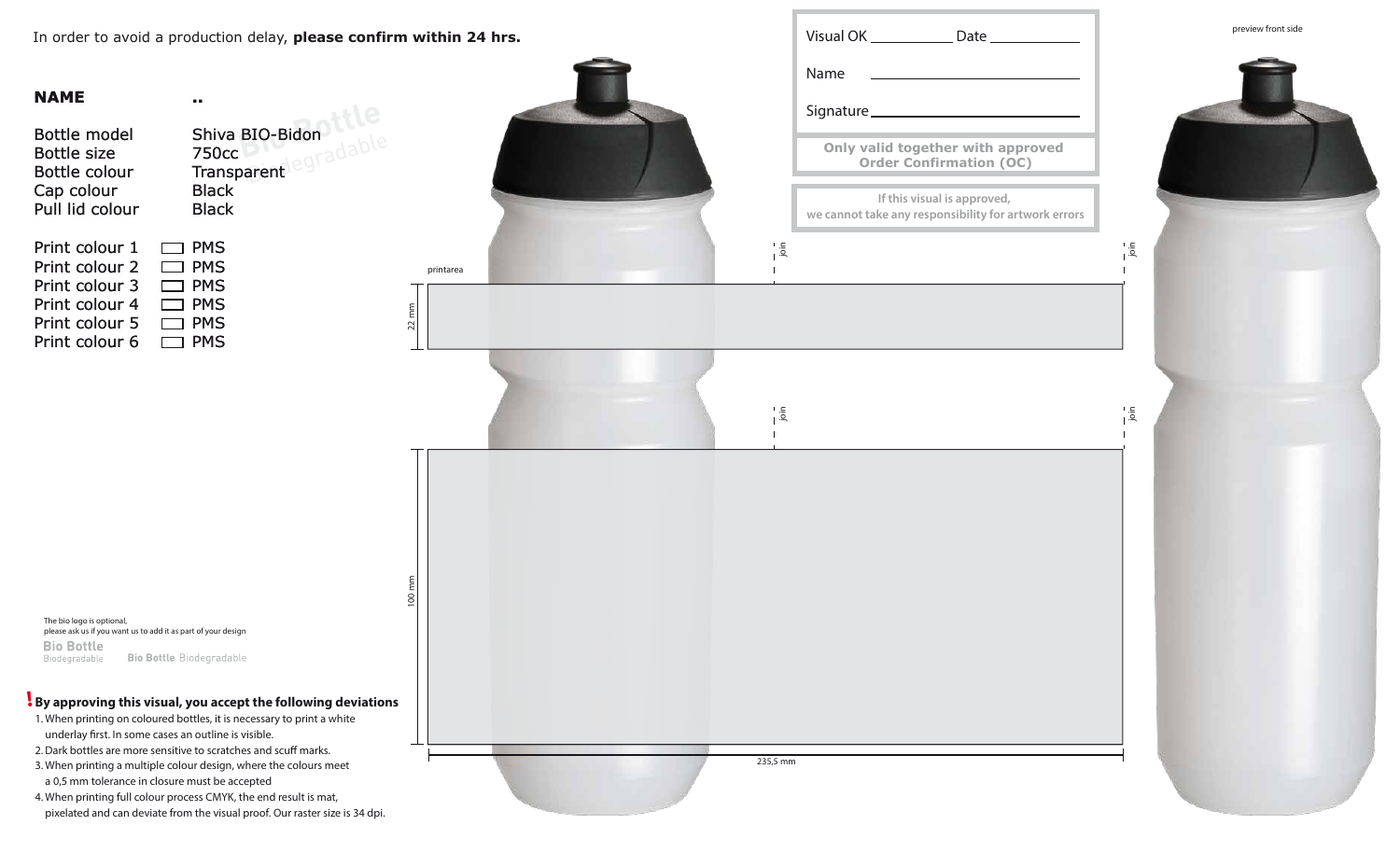| NAME               |                   |
|--------------------|-------------------|
| Bottle model       | Shiva Bidon       |
| <b>Bottle size</b> | 750 <sub>cc</sub> |
| Bottle colour      | D.blue            |
| Cap colour         | D.blue            |
| Pull lid colour    | D.blue            |
| Print colour 1     | <b>PMS</b>        |
| Print colour 2     | <b>PMS</b>        |
| Print colour 3     | <b>PMS</b>        |
| Print colour 4     | <b>PMS</b>        |
| Print colour 5     | <b>PMS</b>        |
| Print colour 6     | <b>PMS</b>        |

preview front side

- 1. When printing on coloured bottles, it is necessary to print a white underlay first. In some cases an outline is visible.
- 2. Dark bottles are more sensitive to scratches and scuff marks.
- 3. When printing a multiple colour design, where the colours meet a 0,5 mm tolerance in closure must be accepted
- 4. When printing full colour process CMYK, the end result is mat, pixelated and can deviate from the visual proof. Our raster size is 34 dpi.

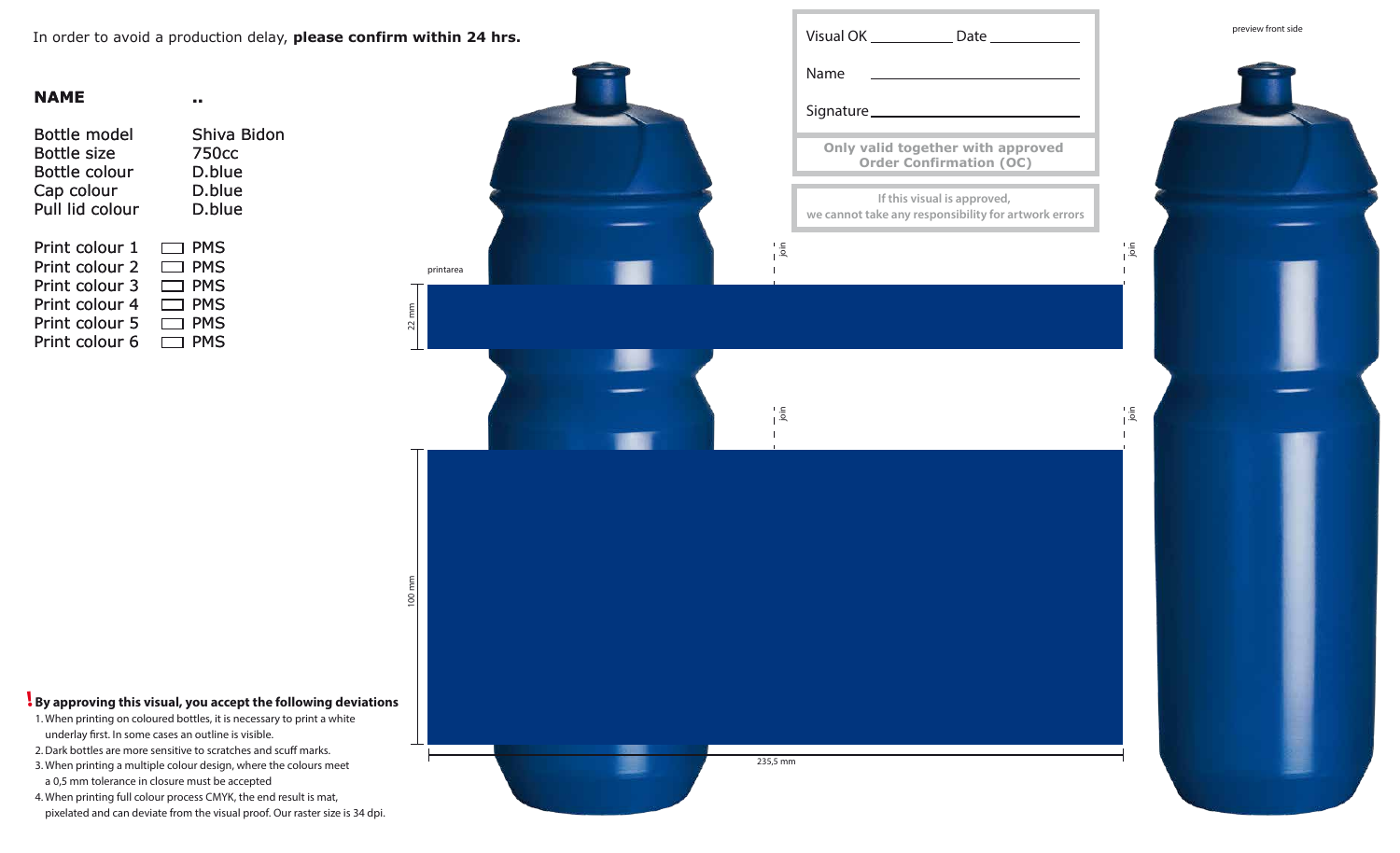**Bidon** 

| Shiva        |
|--------------|
| 750cc        |
| Black        |
| <b>Black</b> |
| Black        |
|              |
| <b>PMS</b>   |
| <b>PMS</b>   |
| <b>PMS</b>   |
| <b>PMS</b>   |
| <b>PMS</b>   |
| PMS          |
|              |

**..**



- 1. When printing on coloured bottles, it is necessary to print a white underlay first. In some cases an outline is visible.
- 2. Dark bottles are more sensitive to scratches and scuff marks.
- 3. When printing a multiple colour design, where the colours meet a 0,5 mm tolerance in closure must be accepted
- 4. When printing full colour process CMYK, the end result is mat, pixelated and can deviate from the visual proof. Our raster size is 34 dpi.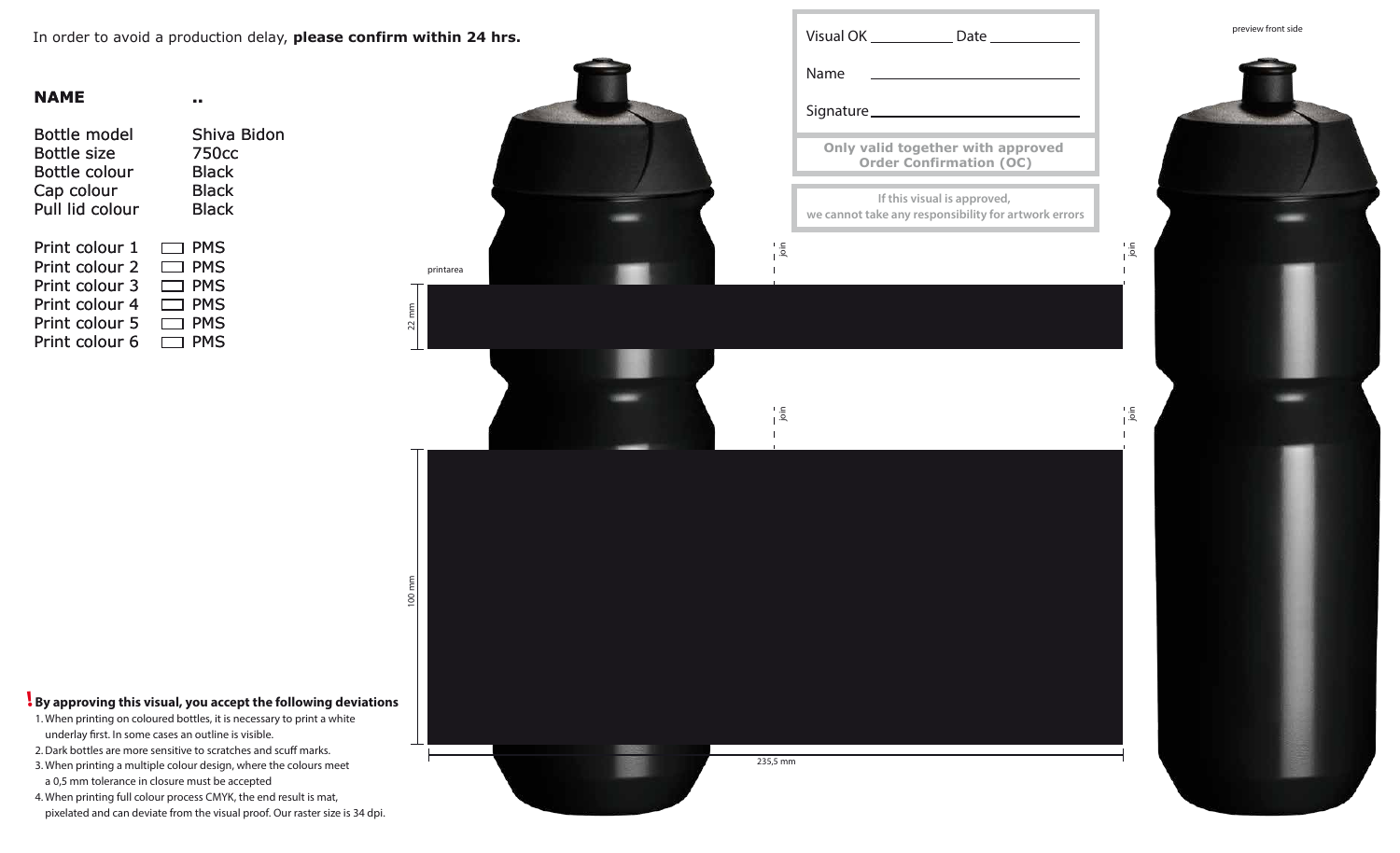#### **NAME**

| Bottle model<br><b>Bottle size</b><br>Bottle colour<br>Cap colour<br>Pull lid colour | Shiva BIO-Bidon<br>750 <sub>cc</sub><br>Binde<br>White<br><b>Black</b><br><b>Black</b> |
|--------------------------------------------------------------------------------------|----------------------------------------------------------------------------------------|
| Print colour 1                                                                       | <b>PMS</b>                                                                             |
| Print colour 2                                                                       | <b>PMS</b>                                                                             |
| Print colour 3                                                                       | <b>PMS</b>                                                                             |
| Print colour 4                                                                       | <b>PMS</b>                                                                             |
| Print colour 5                                                                       | <b>PMS</b>                                                                             |
| Print colour 6                                                                       | PMS                                                                                    |

**..**

#### **By approving this visual, you accept the following deviations !**



The bio logo is optional, please ask us if you want us to add it as part of your design **Bio Bottle Bio Bottle Biodegradable** Biodegradable

- 1. When printing on coloured bottles, it is necessary to print a white underlay first. In some cases an outline is visible.
- 2. Dark bottles are more sensitive to scratches and scuff marks.
- 3. When printing a multiple colour design, where the colours meet a 0,5 mm tolerance in closure must be accepted
- 4. When printing full colour process CMYK, the end result is mat, pixelated and can deviate from the visual proof. Our raster size is 34 dpi.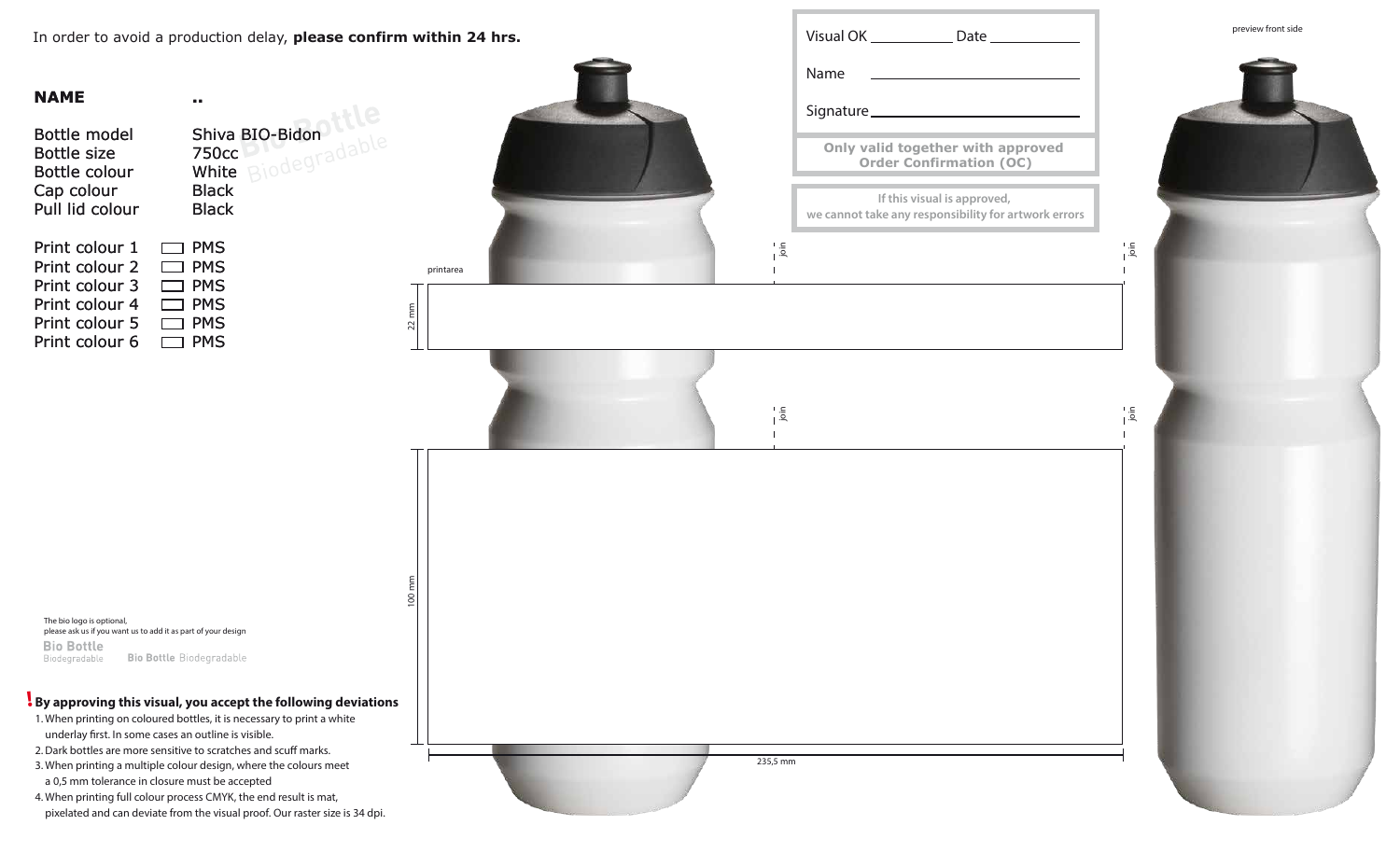| NAME            |             |
|-----------------|-------------|
| Bottle model    | Shiva Bidon |
| Bottle size     | 750cc       |
| Bottle colour   | Yellow      |
| Cap colour      | Yellow      |
| Pull lid colour | Yellow      |
| Print colour 1  | PMS         |
| Print colour 2  | PMS         |
| Print colour 3  | PMS         |
| Print colour 4  | PMS         |
| Print colour 5  | PMS         |
| Print colour 6  | PMS         |



- 1. When printing on coloured bottles, it is necessary to print a white underlay first. In some cases an outline is visible.
- 2. Dark bottles are more sensitive to scratches and scuff marks.
- 3. When printing a multiple colour design, where the colours meet a 0,5 mm tolerance in closure must be accepted
- 4. When printing full colour process CMYK, the end result is mat, pixelated and can deviate from the visual proof. Our raster size is 34 dpi.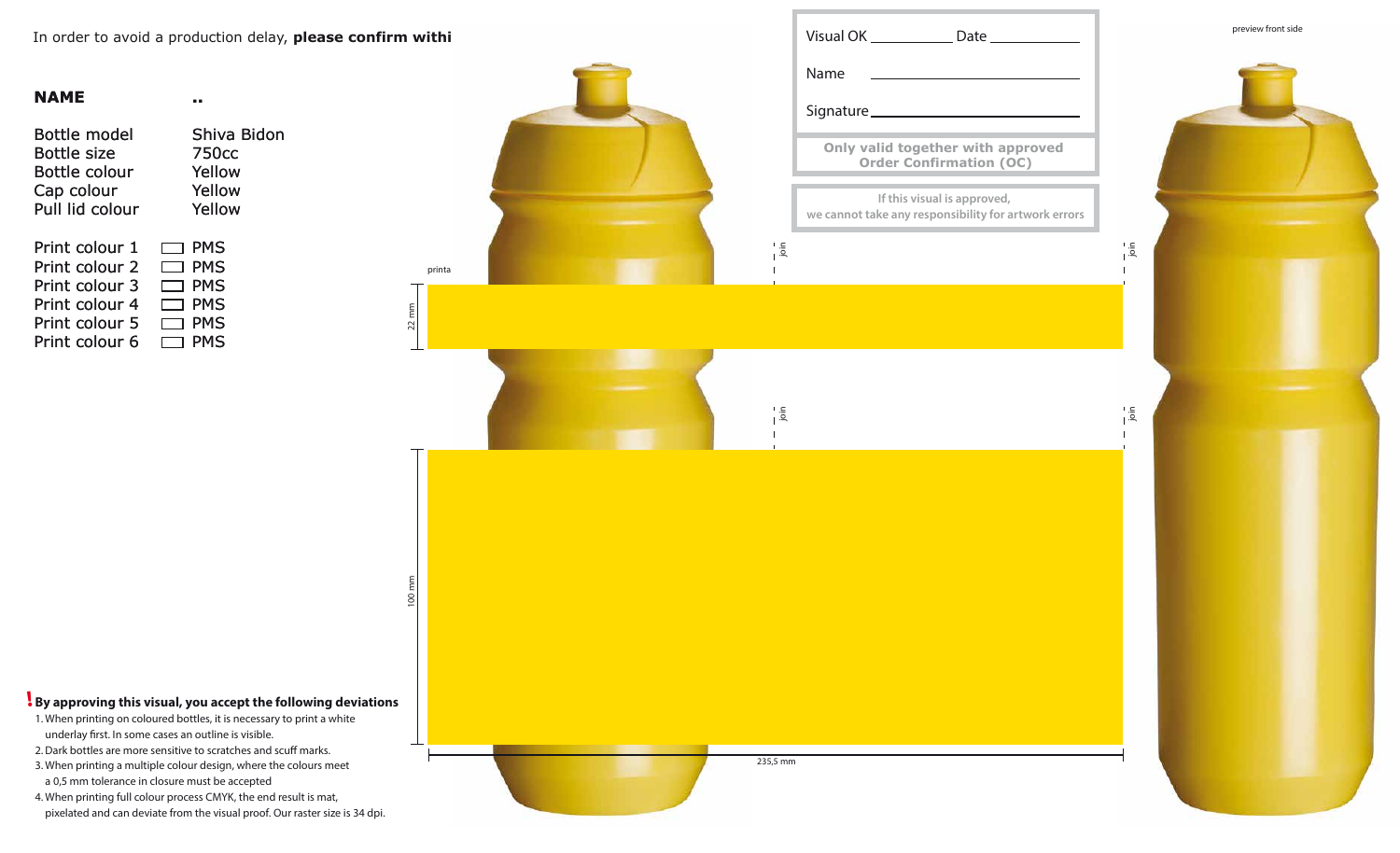**NAME**

| Bottle model       | Shiva Bidon         |
|--------------------|---------------------|
| <b>Bottle size</b> | 750 <sub>cc</sub>   |
| Bottle colour      | <b>Transp Black</b> |
| Cap colour         | <b>Black</b>        |
| Pull lid colour    | Black               |
| Print colour 1     | <b>PMS</b>          |
| Print colour 2     | <b>PMS</b>          |
| Print colour 3     | <b>PMS</b>          |
| Print colour 4     | <b>PMS</b>          |
| Print colour 5     | <b>PMS</b>          |
| Print colour 6     | PMS                 |

**..**



- 1. When printing on coloured bottles, it is necessary to print a white underlay first. In some cases an outline is visible.
- 2. Dark bottles are more sensitive to scratches and scuff marks.
- 3. When printing a multiple colour design, where the colours meet a 0,5 mm tolerance in closure must be accepted
- 4. When printing full colour process CMYK, the end result is mat, pixelated and can deviate from the visual proof. Our raster size is 34 dpi.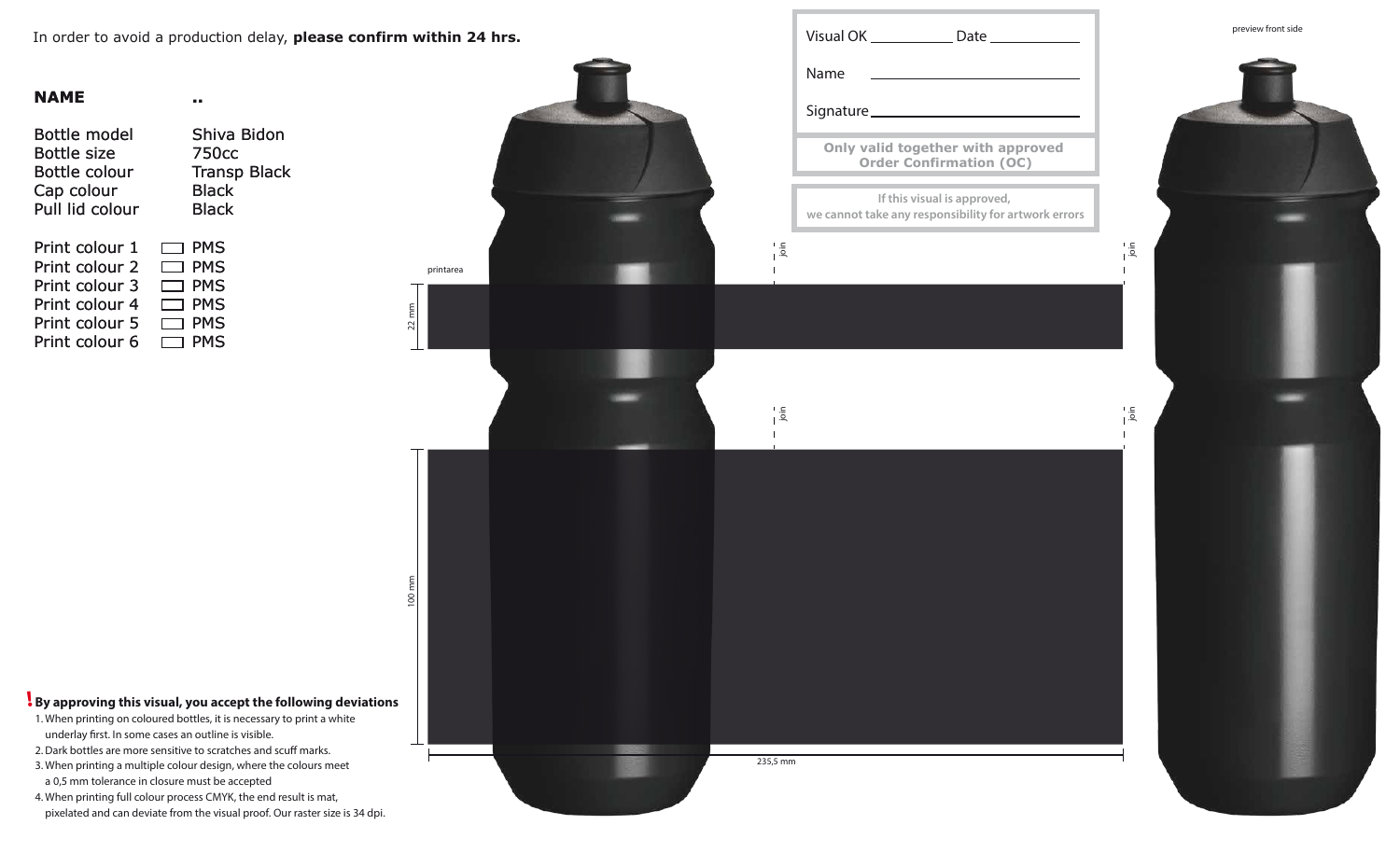| Bottle model       | Shiva Bidon             |
|--------------------|-------------------------|
| <b>Bottle size</b> | 750 <sub>cc</sub>       |
| Bottle colour      | <b>Transparent Aqua</b> |
| Cap colour         | Gray                    |
| Pull lid colour    | Gray                    |
| Print colour 1     | <b>PMS</b>              |
| Print colour 2     | <b>PMS</b>              |
| Print colour 3     | <b>PMS</b>              |
| Print colour 4     | <b>PMS</b>              |
| Print colour 5     | <b>PMS</b>              |
| Print colour 6     | <b>PMS</b>              |

**..**



- 1. When printing on coloured bottles, it is necessary to print a white underlay first. In some cases an outline is visible.
- 2. Dark bottles are more sensitive to scratches and scuff marks.
- 3. When printing a multiple colour design, where the colours meet a 0,5 mm tolerance in closure must be accepted
- 4. When printing full colour process CMYK, the end result is mat, pixelated and can deviate from the visual proof. Our raster size is 34 dpi.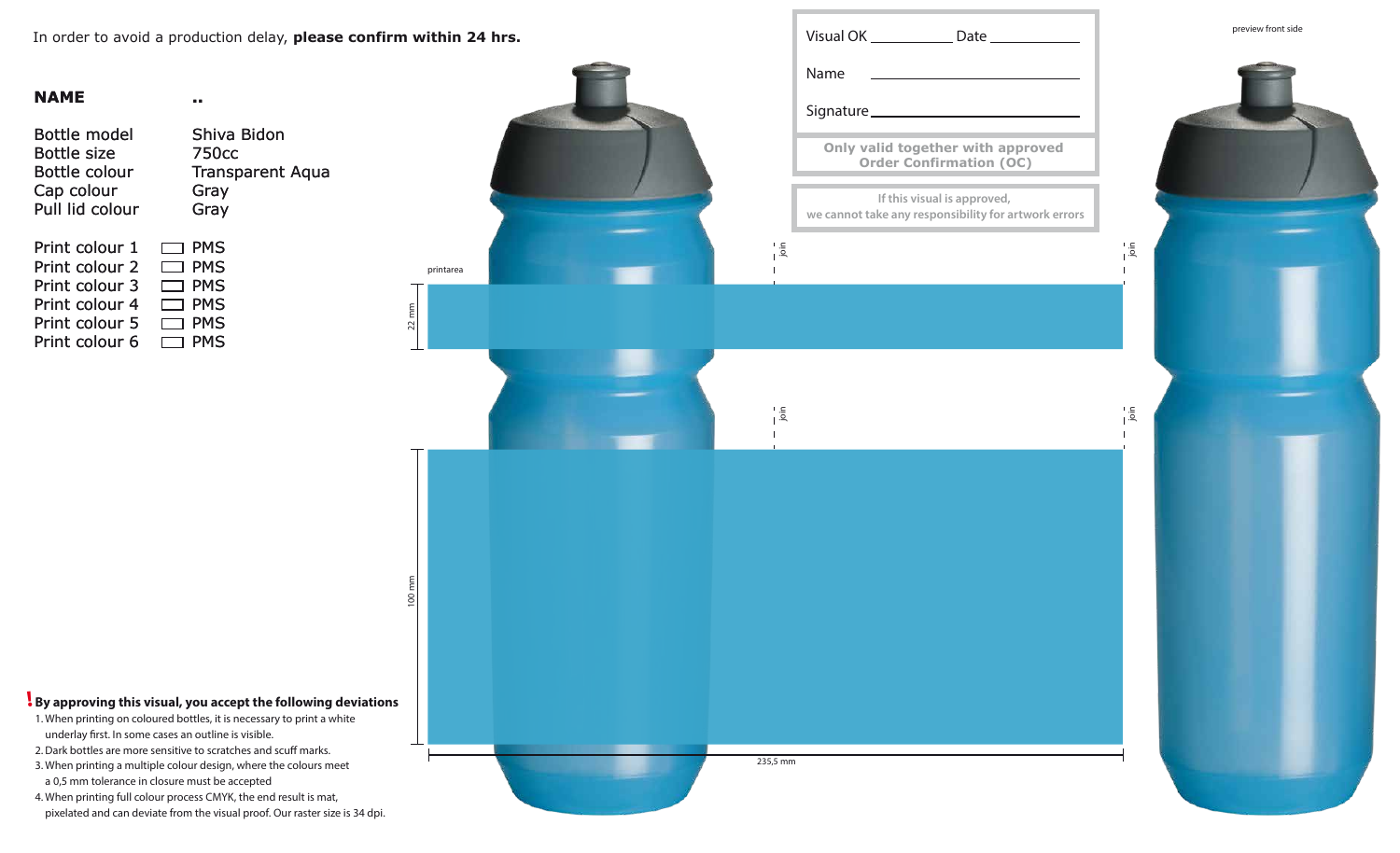| Bottle model    | Shiva Bidon        |
|-----------------|--------------------|
| Bottle size     | 750 <sub>cc</sub>  |
| Bottle colour   | <b>Transparent</b> |
| Cap colour      | <b>Black</b>       |
| Pull lid colour | Black              |
| Print colour 1  | <b>PMS</b>         |
| Print colour 2  | <b>PMS</b>         |
| Print colour 3  | <b>PMS</b>         |
| Print colour 4  | <b>PMS</b>         |
| Print colour 5  | <b>PMS</b>         |
| Print colour 6  | PMS                |

**..**



- 1. When printing on coloured bottles, it is necessary to print a white underlay first. In some cases an outline is visible.
- 2. Dark bottles are more sensitive to scratches and scuff marks.
- 3. When printing a multiple colour design, where the colours meet a 0,5 mm tolerance in closure must be accepted
- 4. When printing full colour process CMYK, the end result is mat, pixelated and can deviate from the visual proof. Our raster size is 34 dpi.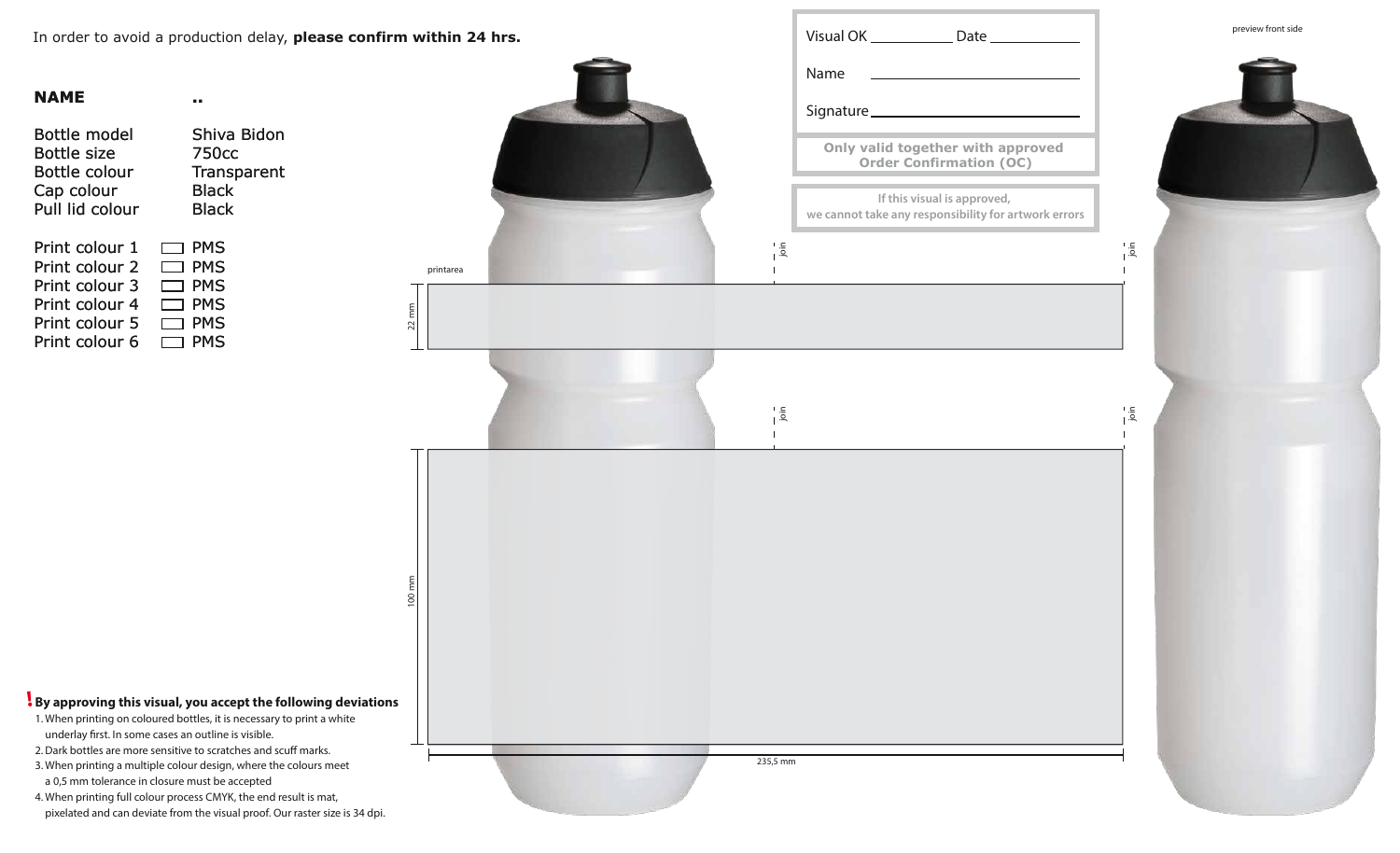**Bidon** 

| Shiva<br>750cc |
|----------------|
| Silver         |
| <b>Black</b>   |
| Black          |
|                |
| <b>PMS</b>     |
| <b>PMS</b>     |
| <b>PMS</b>     |
| <b>PMS</b>     |
| <b>PMS</b>     |
| PMS            |
|                |

**..**

### **By approving this visual, you accept the following deviations !**



- 1. When printing on coloured bottles, it is necessary to print a white underlay first. In some cases an outline is visible.
- 2. Dark bottles are more sensitive to scratches and scuff marks.
- 3. When printing a multiple colour design, where the colours meet a 0,5 mm tolerance in closure must be accepted
- 4. When printing full colour process CMYK, the end result is mat, pixelated and can deviate from the visual proof. Our raster size is 34 dpi.

100 mm

 $2^{2}$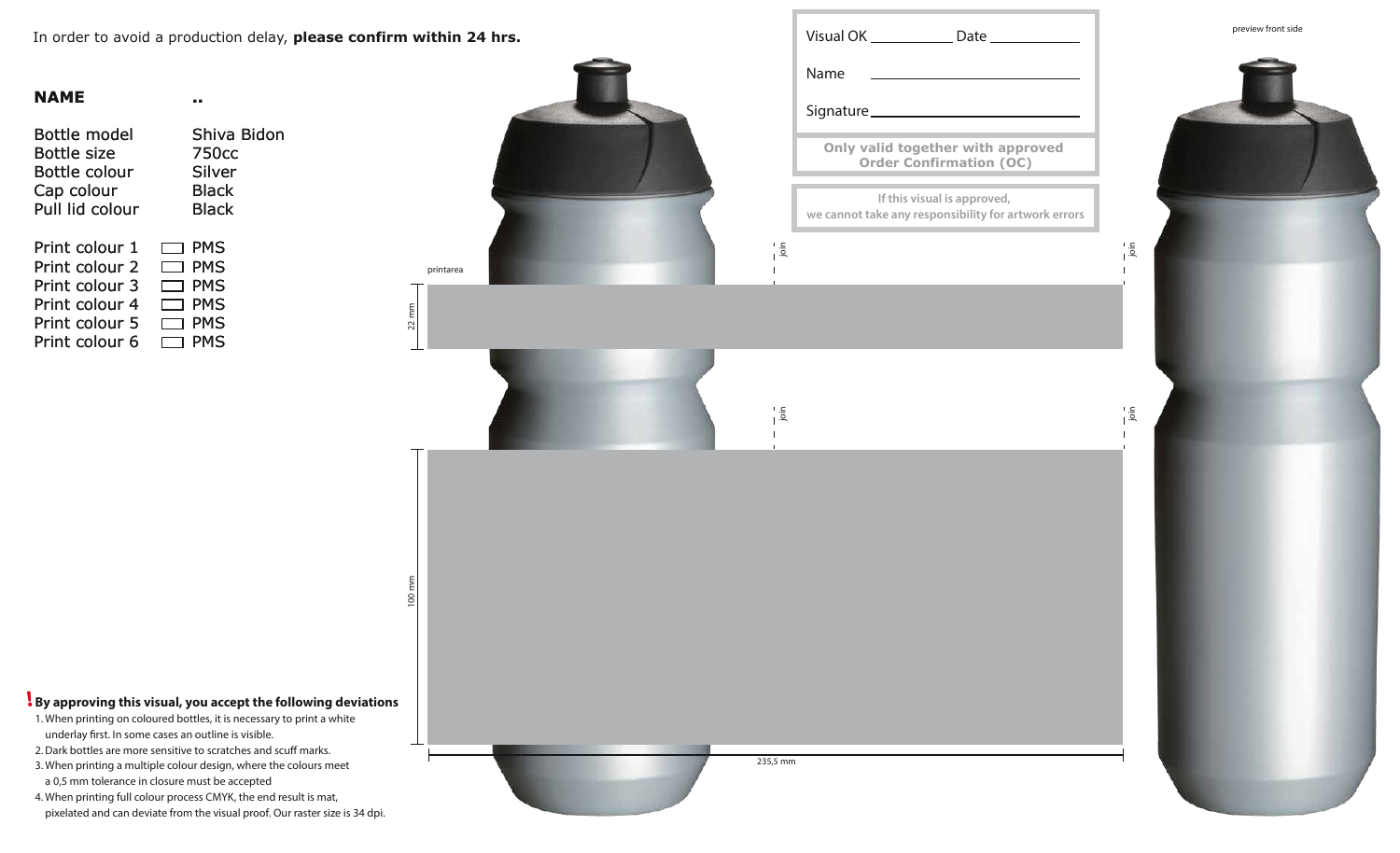| NAME            |             |
|-----------------|-------------|
| Bottle model    | Shiva Bidon |
| Bottle size     | 750cc       |
| Bottle colour   | Red         |
| Cap colour      | Red         |
| Pull lid colour | Red         |
| Print colour 1  | <b>PMS</b>  |
| Print colour 2  | <b>PMS</b>  |
| Print colour 3  | <b>PMS</b>  |
| Print colour 4  | <b>PMS</b>  |
| Print colour 5  | <b>PMS</b>  |
| Print colour 6  | PMS         |



- 1. When printing on coloured bottles, it is necessary to print a white underlay first. In some cases an outline is visible.
- 2. Dark bottles are more sensitive to scratches and scuff marks.
- 3. When printing a multiple colour design, where the colours meet a 0,5 mm tolerance in closure must be accepted
- 4. When printing full colour process CMYK, the end result is mat, pixelated and can deviate from the visual proof. Our raster size is 34 dpi.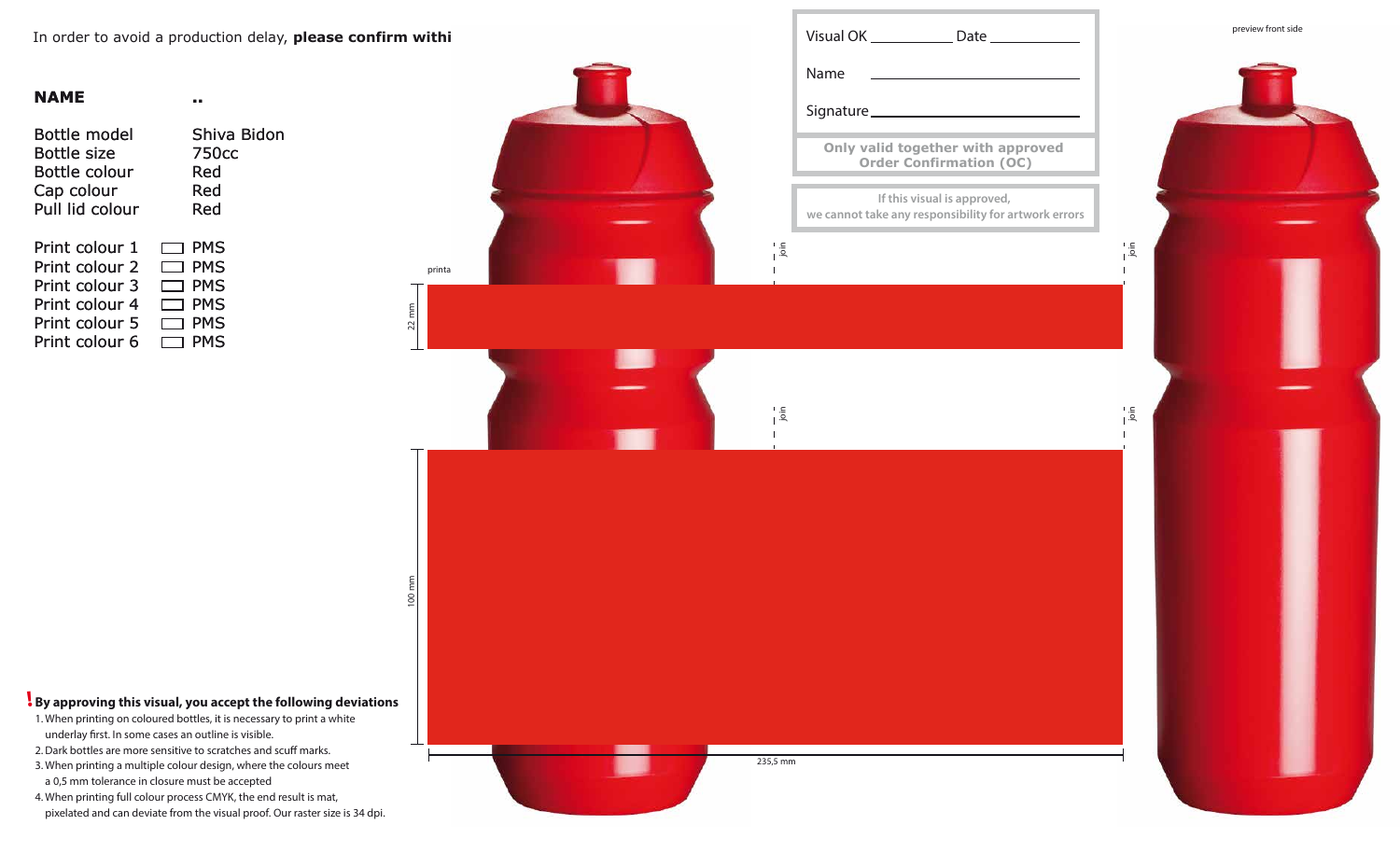| NAME            |                   |
|-----------------|-------------------|
| Bottle model    | Shiva Bidon       |
| Bottle size     | 750 <sub>cc</sub> |
| Bottle colour   | Orange            |
| Cap colour      | Orange            |
| Pull lid colour | Orange            |
| Print colour 1  | PMS               |
| Print colour 2  | <b>PMS</b>        |
| Print colour 3  | PMS               |
| Print colour 4  | <b>PMS</b>        |
| Print colour 5  | PMS               |
| Print colour 6  | PMS               |

preview front side

- 1. When printing on coloured bottles, it is necessary to print a white underlay first. In some cases an outline is visible.
- 2. Dark bottles are more sensitive to scratches and scuff marks.
- 3. When printing a multiple colour design, where the colours meet a 0,5 mm tolerance in closure must be accepted
- 4. When printing full colour process CMYK, the end result is mat, pixelated and can deviate from the visual proof. Our raster size is 34 dpi.

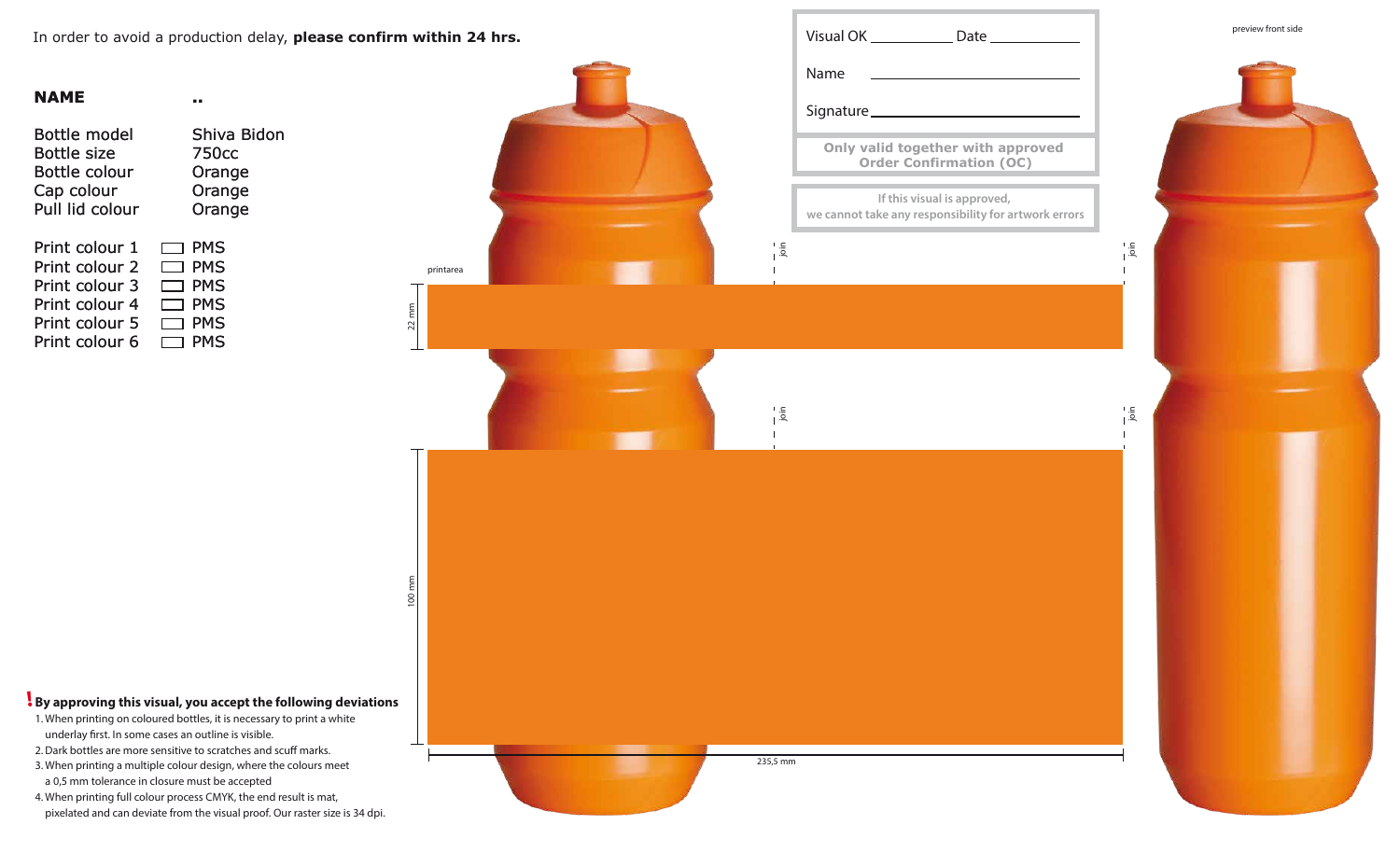| NAME            |              |
|-----------------|--------------|
| Bottle model    | Shiva Bidon  |
| Bottle size     | <b>750cc</b> |
| Bottle colour   | M.blue       |
| Cap colour      | M.blue       |
| Pull lid colour | M.blue       |
| Print colour 1  | <b>PMS</b>   |
| Print colour 2  | PMS          |
| Print colour 3  | <b>PMS</b>   |
| Print colour 4  | PMS          |
| Print colour 5  | PMS          |
| Print colour 6  | PMS          |



- 1. When printing on coloured bottles, it is necessary to print a white underlay first. In some cases an outline is visible.
- 2. Dark bottles are more sensitive to scratches and scuff marks.
- 3. When printing a multiple colour design, where the colours meet a 0,5 mm tolerance in closure must be accepted
- 4. When printing full colour process CMYK, the end result is mat, pixelated and can deviate from the visual proof. Our raster size is 34 dpi.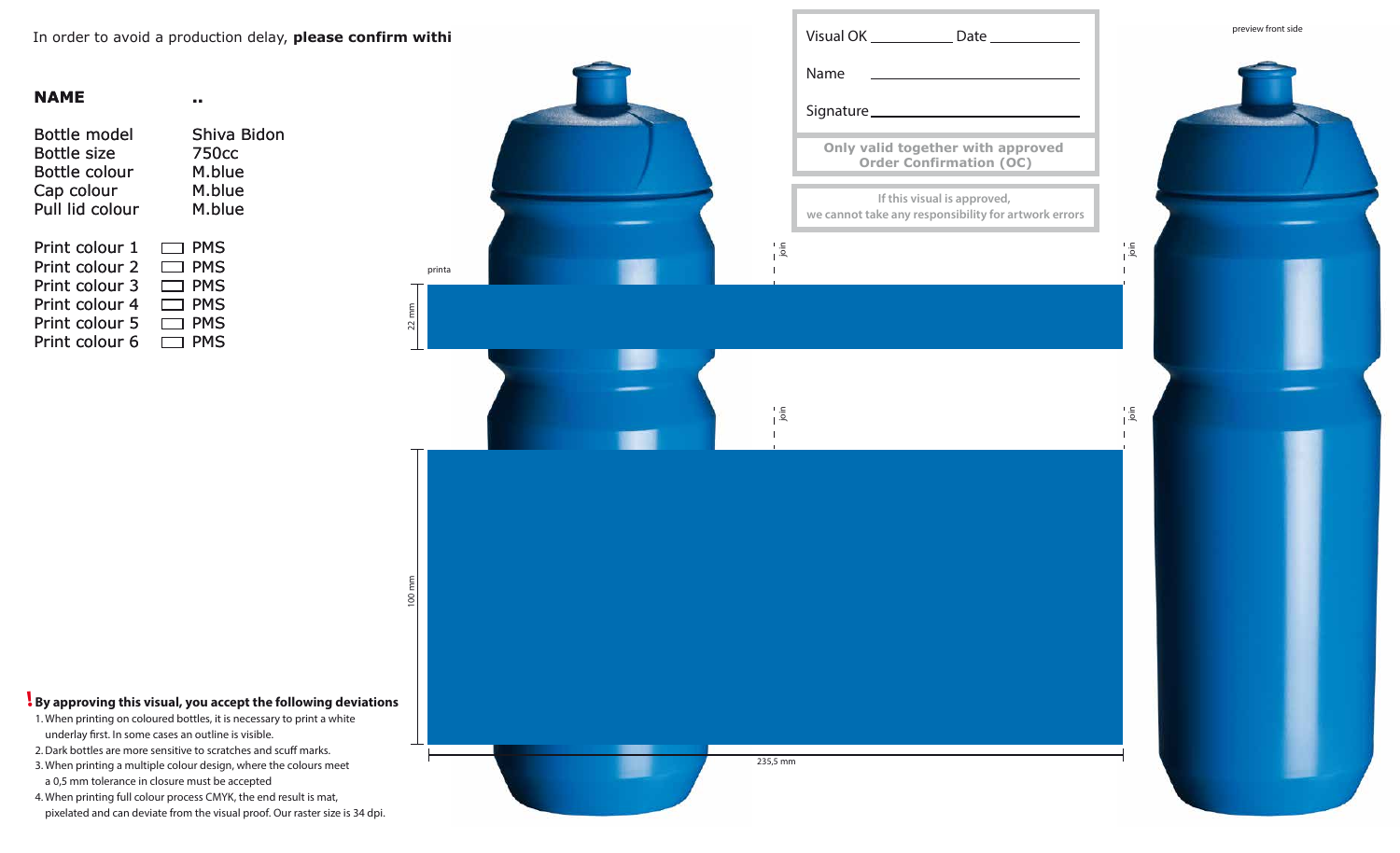| NAME            |                   |
|-----------------|-------------------|
| Bottle model    | Shiva Bidon       |
| Bottle size     | 750 <sub>cc</sub> |
| Bottle colour   | L.green           |
| Cap colour      | L.green           |
| Pull lid colour | L.green           |
| Print colour 1  | <b>PMS</b>        |
| Print colour 2  | <b>PMS</b>        |
| Print colour 3  | <b>PMS</b>        |
| Print colour 4  | <b>PMS</b>        |
| Print colour 5  | PMS               |
| Print colour 6  | PMS               |



- 1. When printing on coloured bottles, it is necessary to print a white underlay first. In some cases an outline is visible.
- 2. Dark bottles are more sensitive to scratches and scuff marks.
- 3. When printing a multiple colour design, where the colours meet a 0,5 mm tolerance in closure must be accepted
- 4. When printing full colour process CMYK, the end result is mat, pixelated and can deviate from the visual proof. Our raster size is 34 dpi.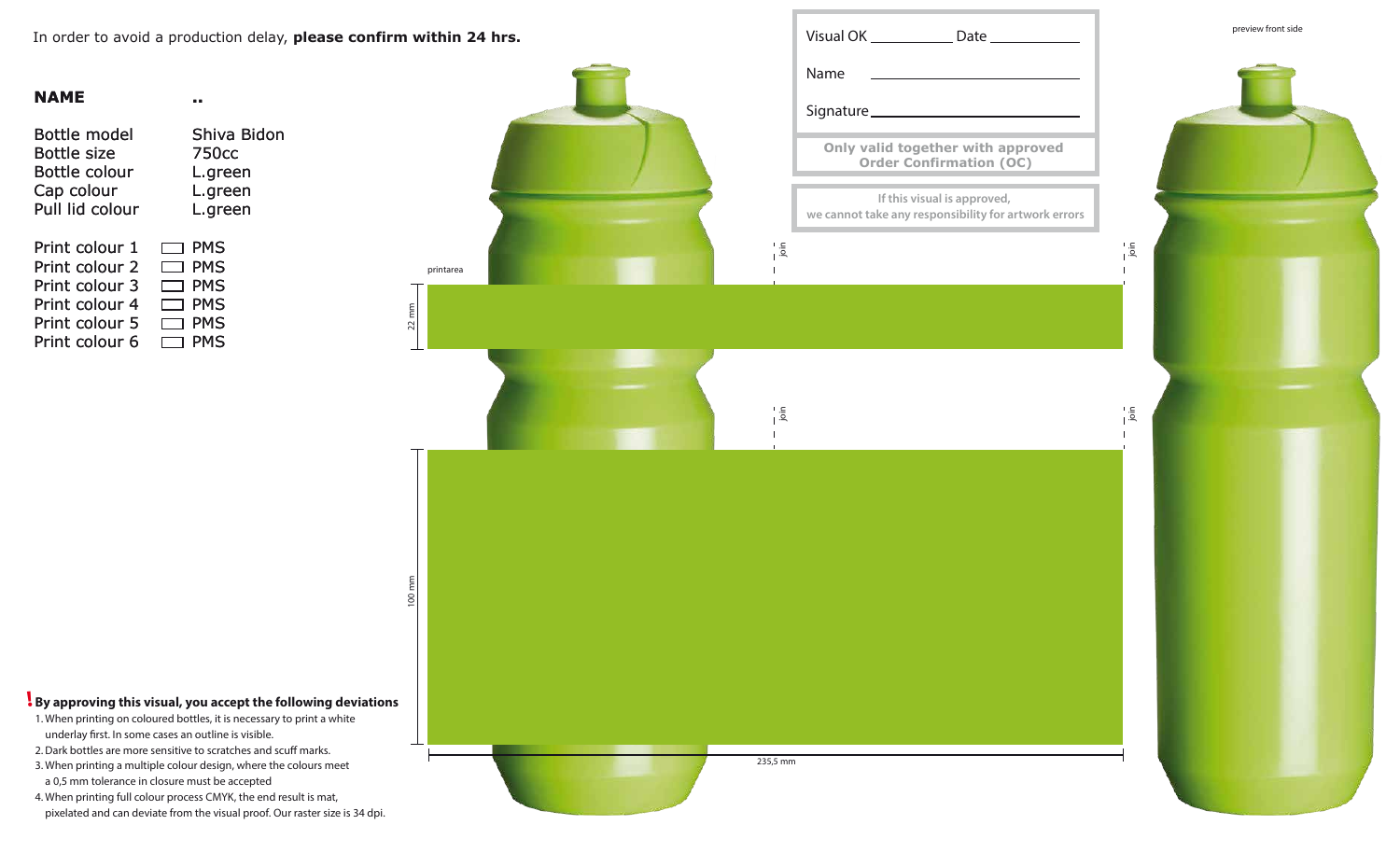| NAME            |                   |
|-----------------|-------------------|
| Bottle model    | Shiva Bidon       |
| Bottle size     | 750 <sub>cc</sub> |
| Bottle colour   | L.blue            |
| Cap colour      | L.blue            |
| Pull lid colour | L.blue            |
| Print colour 1  | <b>PMS</b>        |
| Print colour 2  | <b>PMS</b>        |
| Print colour 3  | <b>PMS</b>        |
| Print colour 4  | PMS               |
| Print colour 5  | <b>PMS</b>        |
| Print colour 6  | PMS               |

preview front side

- 1. When printing on coloured bottles, it is necessary to print a white underlay first. In some cases an outline is visible.
- 2. Dark bottles are more sensitive to scratches and scuff marks.
- 3. When printing a multiple colour design, where the colours meet a 0,5 mm tolerance in closure must be accepted
- 4. When printing full colour process CMYK, the end result is mat, pixelated and can deviate from the visual proof. Our raster size is 34 dpi.

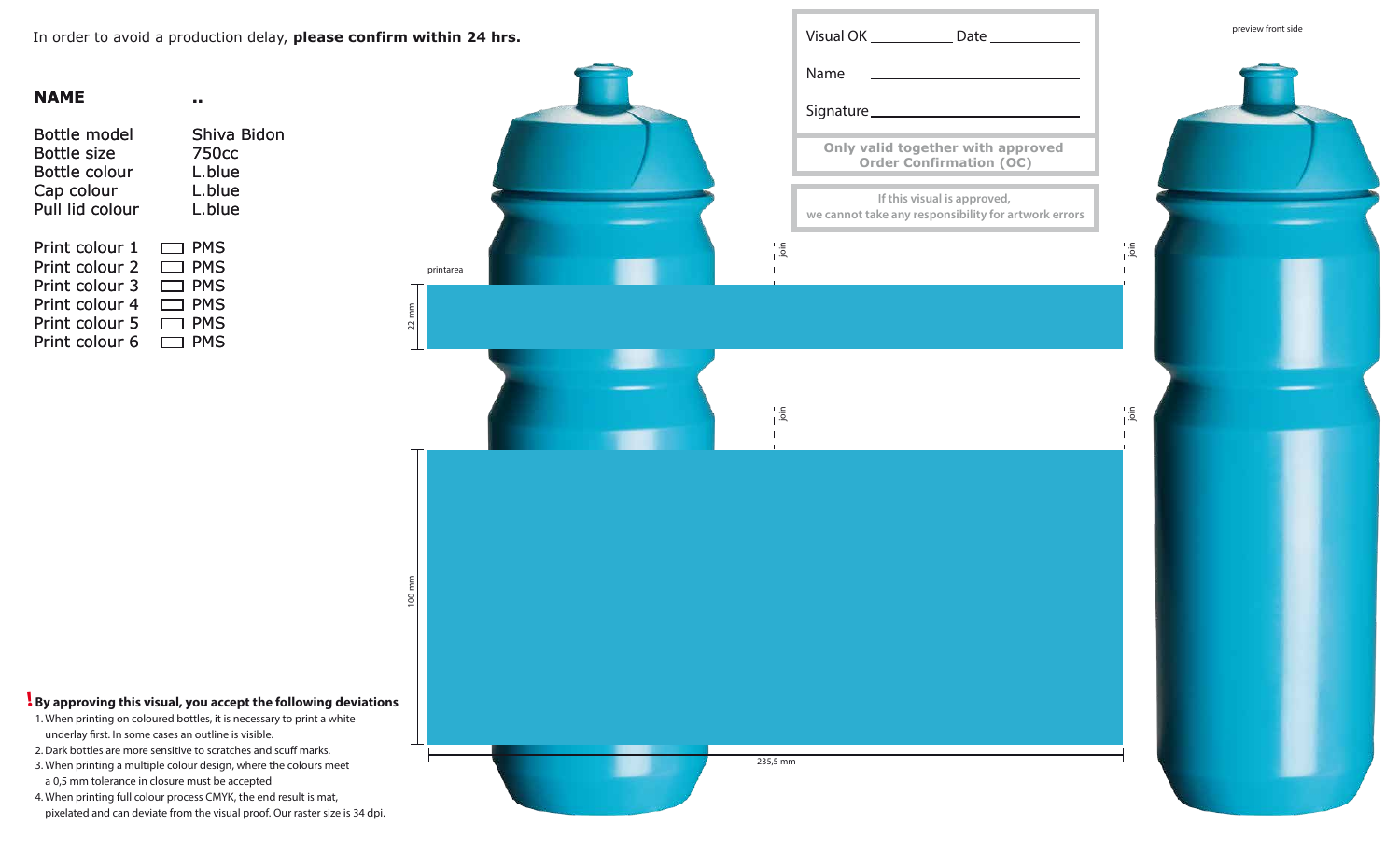**NAME**

| Shiva Bidon        |
|--------------------|
| 750cc              |
| Fluo Yellow        |
| <b>Fluo Yellow</b> |
| <b>Fluo Yellow</b> |
|                    |
| <b>PMS</b>         |
| <b>PMS</b>         |
| <b>PMS</b>         |
| <b>PMS</b>         |
| <b>PMS</b>         |
| PMS                |
|                    |

**..**

2. Dark bottles are more sensitive to scratches and scuff marks. 3. When printing a multiple colour design, where the colours meet

1. When printing on coloured bottles, it is necessary to print a white

**By approving this visual, you accept the following deviations !**



a 0,5 mm tolerance in closure must be accepted

4. When printing full colour process CMYK, the end result is mat,

underlay first. In some cases an outline is visible.

pixelated and can deviate from the visual proof. Our raster size is 34 dpi.